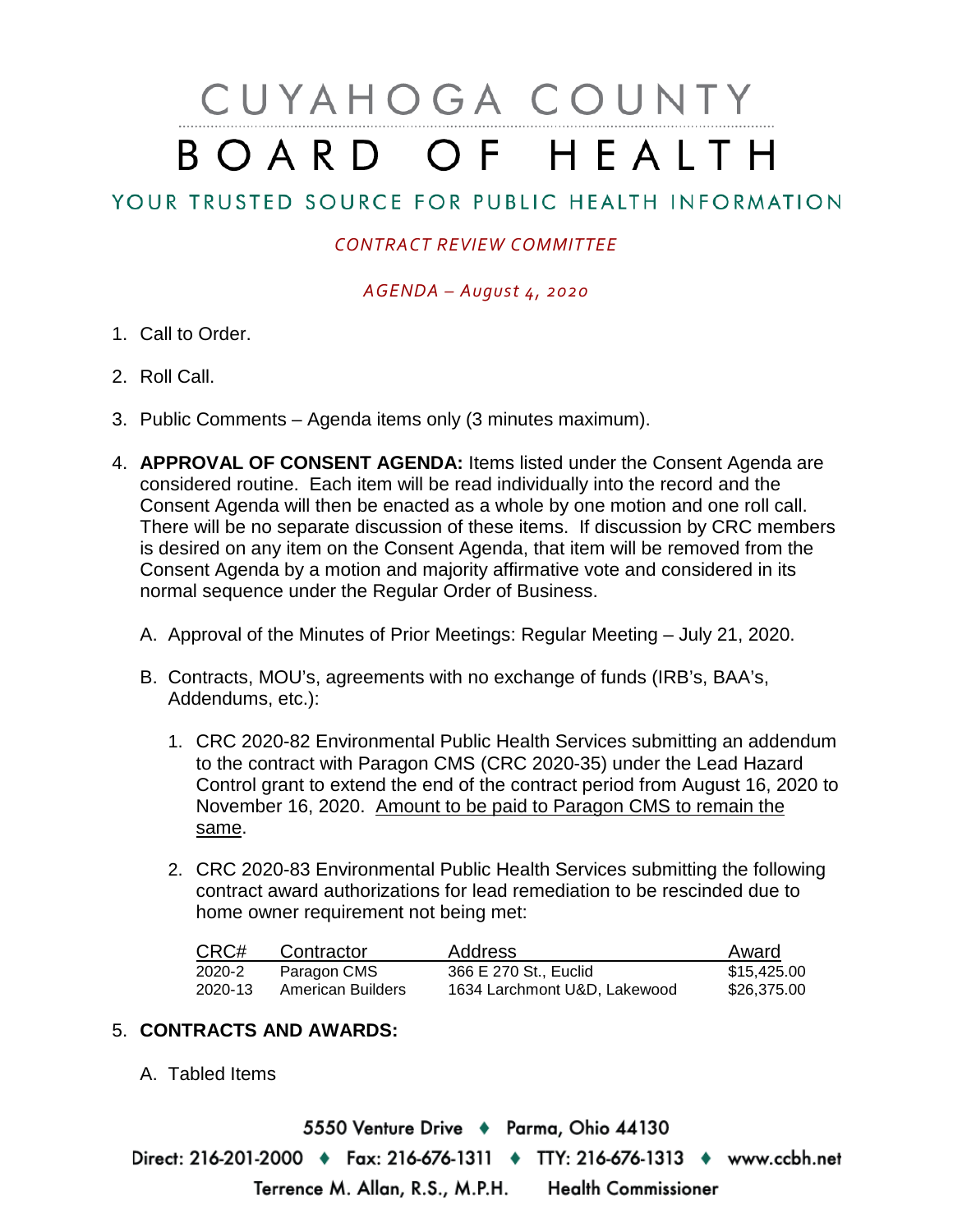- 
- 1. CRC 2020-75 7549 Big Creek Parkway Middleburg Heights, Ohio 44130
- 2. CRC 2020-76 6806 Big Creek Parkway Middleburg Heights, Ohio 44130
- 3. CRC 2020-77 6347 Fitch Road Olmsted Township, Ohio 44138
- B. New Items For Review
	- 1. Bid/Quote Openings ≥ \$25,000.00

## *Lead Program*

- a. CRC 2020-84 4417 Alpha Ave, Up and Down Newburgh Heights, Ohio 44105
- 2. Bid/Quote Openings < \$25,000.00

## *Lead Program*

- a. CRC 2020-85 22751 Fox Ave, Unit 1 Euclid, Ohio 44123
- b. CRC 2020-86 16009 Shirley Avenue Maple Heights, Ohio 44137
- 3. Expenditures: Contracts < \$25,000.00

None

4. Revenue Generating Agreements < \$25,000.00

None

C. Contract Rescissions

None

6. Other Business.

5550 Venture Drive ♦ Parma, Ohio 44130

Direct: 216-201-2000 ♦ Fax: 216-676-1311 ♦ TTY: 216-676-1313 ♦ www.ccbh.net

**Health Commissioner** 

Terrence M. Allan, R.S., M.P.H.